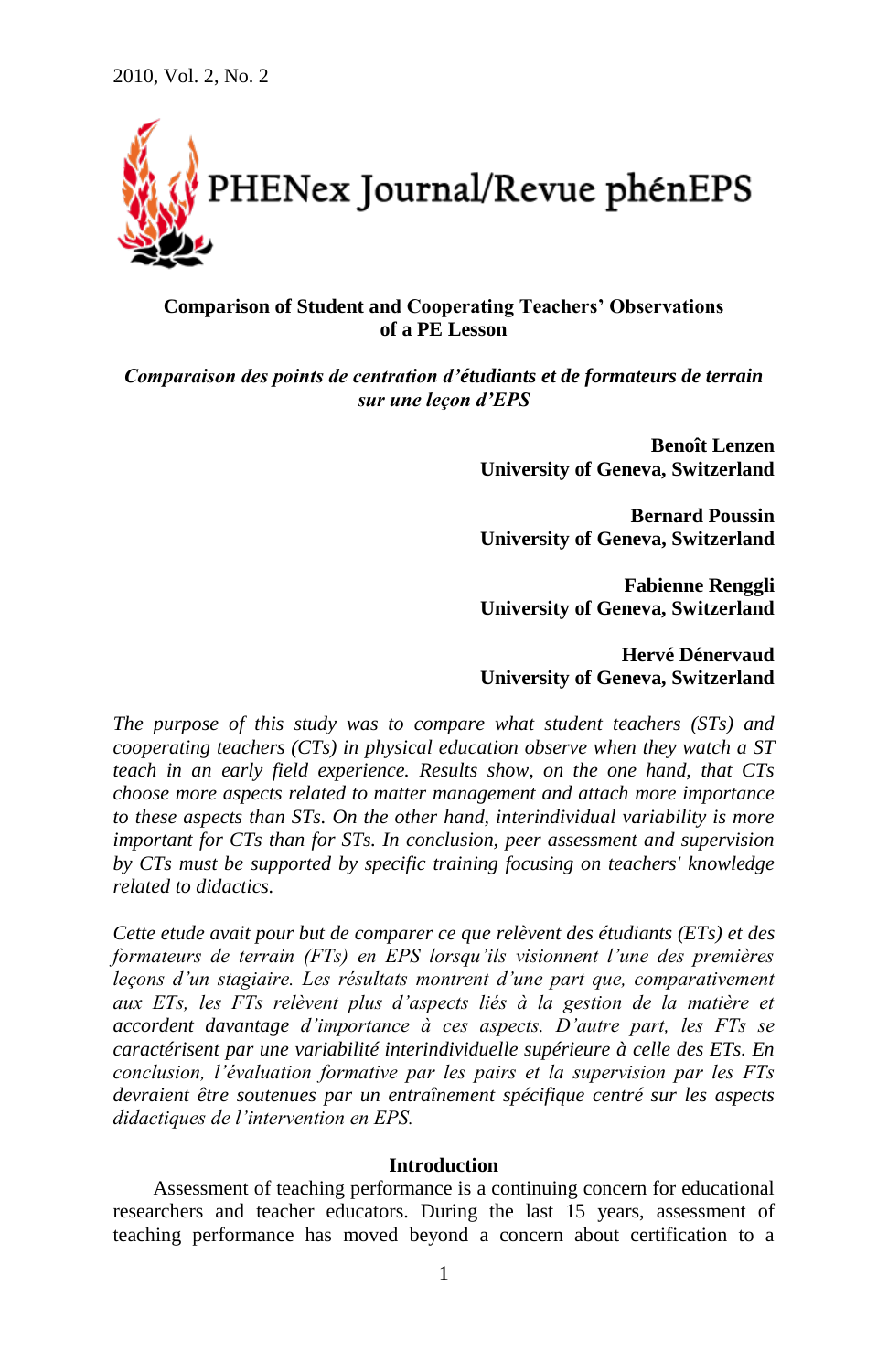concern about learning. To match this new function, new teaching methods have been developed such as peer tutoring/coaching/assessment (Sluijsmans, Brand-Gruwel, van Merriënboer & Martens, 2004; Topping, 2005) and school-based experience/mentoring programmes (Eick & Dias, 2005; Scharmann, 2007).

Peer tutoring, coaching and assessment are various forms of peer learning that can be defined as "the acquisition of knowledge and skill through active helping and supporting among status equals or matched companions" (Topping, 2005, p. 631). Information technology is often now a major component in peer learning. At present, social and emotional gains attract as much interest as cognitive gains, and benefits to helpers are emphasised at least as much as benefits to those helped. The research evidence is clear that peer learning works if it is well organised and implemented, and peer learning has also been noted to be among the most cost-effective of learning strategies (Topping, 2005). Further, peer assessment is a skill that can be trained (Sluijsmans et al., 2004).

It is now understood that preparing effective new teachers cannot be done through university classes alone, but must also take place in the reality of school classrooms (Eick & Dias, 2005). Scharmann (2007) described the evolution of a traditional on-campus secondary science methods course into a dynamic fieldand campus-based professional development school collaboration. Before the change, post-student-teacher surveys indicated the insufficiency of the programme to prepare candidates to handle classroom management. In the revised mode, student teachers (STs) were more satisfied with their preparation to enter the classroom. Nevertheless, Brucklacher (1998) raised a problem regarding assessment in school-based/mentoring programmes. Evaluations by cooperating teachers (CTs) of STs resulted in ratings that were above average on all items. One of the reasons suggested for systematic above-average evaluations is a rater bias due to the relationship between CT and ST.

So, the contribution of these new methods to the professional development of STs or preservice teachers (PTs) continues to raise several questions: e.g., what does a ST or PT observe when peer coaching in an early field experience? What does a CT observe when supervising in an early field experience? Are these observations complementary, contradictory, incomplete or redundant?

Curricular revisions in the physical education teacher training programme at the University of Geneva were initiated in 2005. In the field of teaching, they aimed at assisting STs to become "critically reflective practitioners", i.e., practitioners able to reflect upon their own practices for-action (before the practice), in-action (at the same time as the practice takes place) and on-action (afterwards) and to get a deeper understanding of themselves as a way to create opportunities for transformations (Brandenburg, 2004; McAlpine & Weston, 2000; Schön, 1983). Two other concerns guided these curricular revisions. First, it was concluded that the ability to interpret the work of colleagues and peers is a necessary prerequisite for professional development and for improving one"s own functioning (Verloop & Wubbels, 2000). Secondly, it has been shown that peer coaching gives better results than traditional university supervision (Bowman & Mccormick, 2000; Bullough et al., 2003). In accordance with these concerns, curricular revisions in the field of teaching consisted of integrating (a) practicum experience in a school-based environment with a peer, and under the supervision of a CT, (b) theoretical seminars and practice analysis, and (c) systematic reflective practice and peer coaching through the use of an e-learning platform.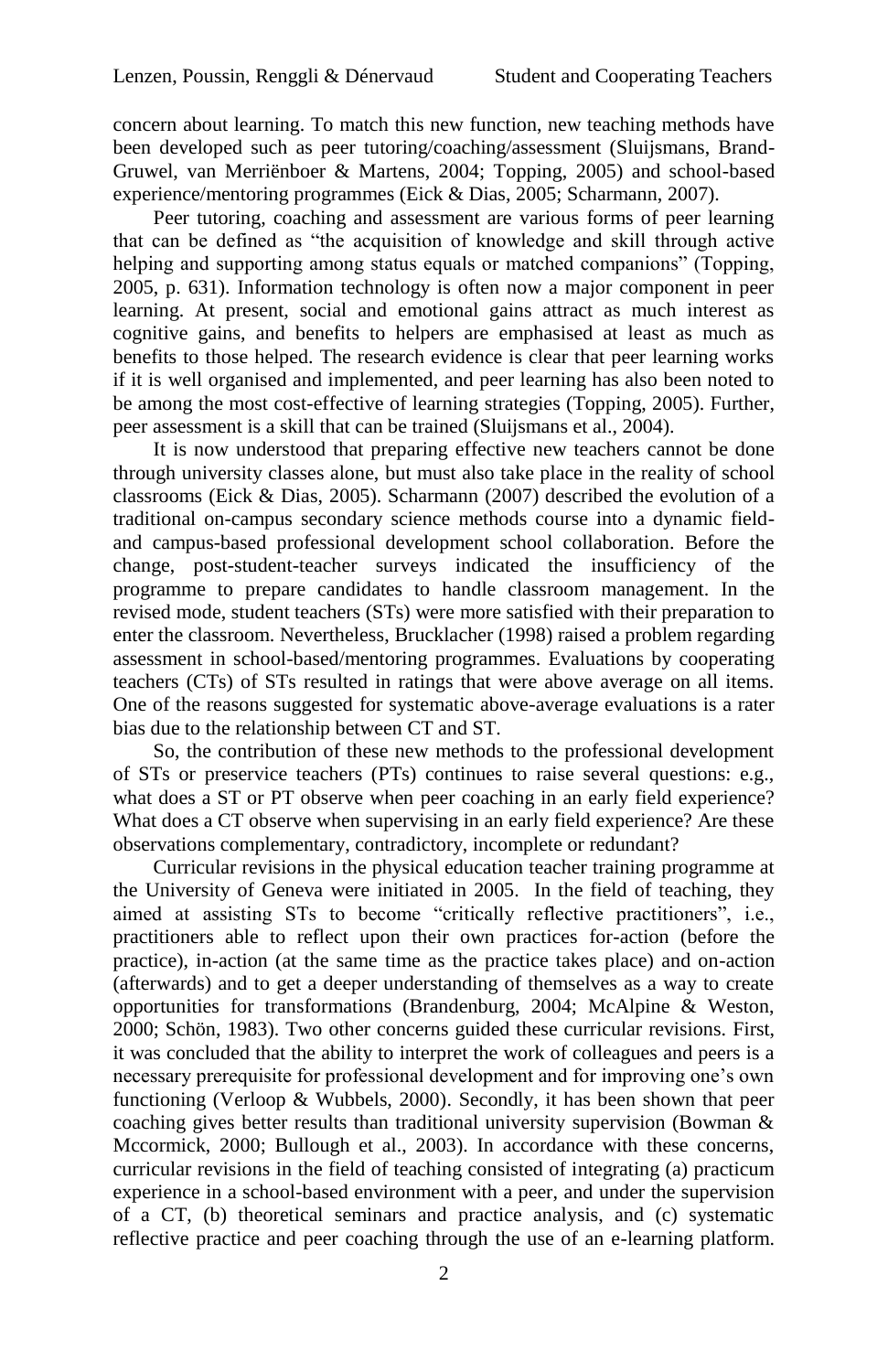Consequently, the previously mentioned questions were of great interest for the implementation of these revisions. This study aimed to answer these questions. Three bodies of literature informed the study: teacher activity, student or preservice teacher's observations and cooperating teacher's observations.

# *Teacher activity*

Analysis of teacher activity has been conducted within the framework of several research paradigms: process-product, teacher effectiveness, teacher thinking, course-of-action theory, and didactic. To determine a knowledge base for teaching Gauthier, Desbiens, Malo, Martineau and Simar (1997) first examined research on teaching. On that basis, they constructed a model for research on teaching from which they elaborated a reading grid of teacher activity. This grid displayed the following

- Two traditional functions, *matter management* (MM) and *class management* (CM) (Develay, 1996; Durand, 1996); and

- Three stages, *preactive* (PR), *interactive* (IN) and *postactive* (PO) (Clark & Peterson, 1986).

Table 1 presents this reading grid which was used for analyzing 42 research syntheses based on more than 4 700 primary studies on teaching (mainly processproduct but also teacher effectiveness and teacher thinking).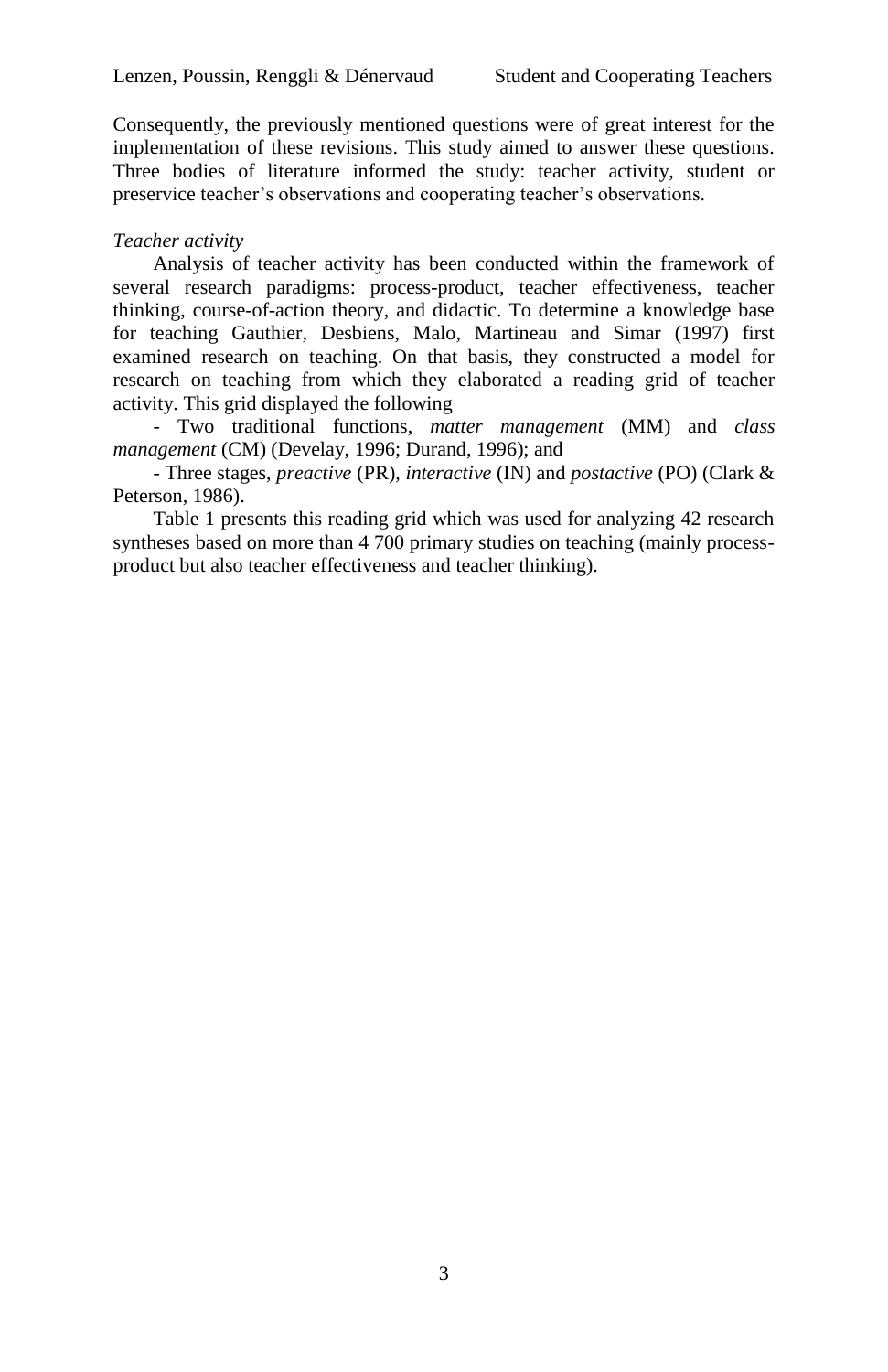Table 1:

*Reading grid of teacher activity (Gauthier et al., 1997, translated by the authors)*

| Matter management (MM)                           |                                           |                                        |
|--------------------------------------------------|-------------------------------------------|----------------------------------------|
| <b>Preactive (PR)</b>                            | Interactive (IN)                          | Postactive (PO)                        |
| General terms <b>MM-PR-1</b>                     | General terms <b>MM-IN-1</b>              | General terms MM-PO-1                  |
| Goals MM-PR-2                                    |                                           |                                        |
| Contents MM-PR-3                                 |                                           |                                        |
| Learning activities MM-PR-4                      | Learning activities                       |                                        |
|                                                  | $MM-IN-2$                                 |                                        |
| Teaching strategies <b>MM-PR-5</b>               | Explicit teaching <b>MM-IN-3</b>          |                                        |
|                                                  | Teacher's questioning MM-IN-4             |                                        |
| <b>Evaluation MM-PR-6</b>                        |                                           | Sommative evaluation <b>MM-PO-2</b>    |
|                                                  |                                           | Formative evaluation MM-PO-3           |
|                                                  |                                           | Reflexivity MM-PO-4                    |
|                                                  | Amount of instruction MM-IN-5             |                                        |
| Environment MM-PR-7                              |                                           |                                        |
| Other terms MM-PR-8                              | Other terms MM-IN-6                       | Other terms MM-PO-5                    |
| Class management (CM)                            |                                           |                                        |
| <b>Preactive (PR)</b>                            | Interactive (IN)                          | Postactive (PO)                        |
| General terms CM-PR-1                            | General terms CM-IN-1                     | General terms CM-PO-1                  |
| Disciplinary sanctions <b>CM-PR-2</b>            | Disciplinary sanctions CM-IN-2            | Disciplinary sanctions <b>CM-PO-2</b>  |
| Rules and procedures CM-PR-3                     | Rules and procedures CM-IN-3              | Feedback on rules & procedures CM-PO-3 |
| Representations & teacher's expectations CM-PR-4 | Teacher's posture CM-IN-4                 |                                        |
|                                                  | Monitoring of task accomplishment CM-IN-5 |                                        |
|                                                  |                                           | Reflexivity CM-PO-4                    |
|                                                  |                                           | Relation with the parents CM-PO-5      |
| Other terms CM-PR-5                              | Other terms CM-IN-6                       | Other terms CM-PO-6                    |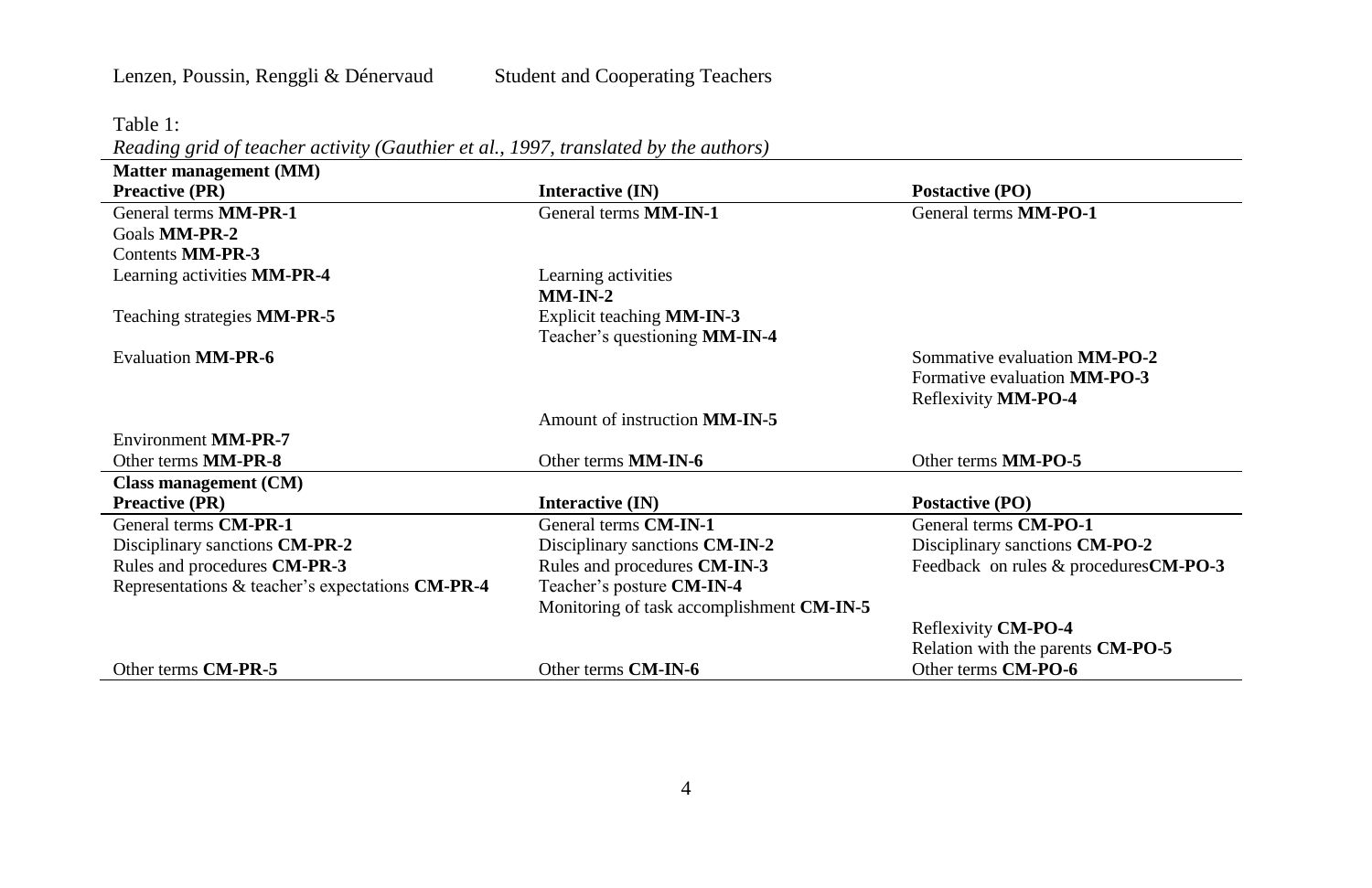Here are some examples of Gauthier et al."s (1997) results: teaching to the whole class is positively related to students' learning (Cruickshank, 1990; Waxman & Walberg, 1982); the use of an effective questioning technique is positively related to students" performance (Reynolds, 1992; Roy, 1991; Wang, Haertel & Walberg, 1993). These results are sometimes contradictory, and the status and usefulness of such a knowledge base for teaching has been questioned by researchers who analyze teacher activity within the framework of the courseof-action theory (Theureau, 1992). This theory models the level of activity that is meaningful to the teacher (Casalfiore, Bertone & Durand, 2003; Ria, Sève, Durand & Bertone, 2004). Casalfiore (2000) observes, "Considered as a set of situated actions, teaching may hardly rely on a definition that establishes behaviours, knowledge and general attitudes without considering underlying intentions of action and particular situations in which they occur" (p. 13, translated by the authors). According to Durand (2000), "a teacher's action amounts to selecting elements of the context he/she feels are relevant and then organizing them" (p. 245).

In physical education, these elements include the spatial arrangement, the instructional materials, the sports equipment, the use of time, the establishment of student groups, the format and content of teacher-student communication and the different ways of assessing scholastic achievements. Recent analyses of teacher activity indicate that teaching is more an activity of negotiation than of prescription (Casalfiore et al., 2003; Magendie & Bouthier, 2008), and confirm that planning is a resource for action rather than a determinant for teaching (Suchman, 1987).

Beside the two traditional functions of teacher activity (matter management and class management), Casalfiore and De Ketele (2002) identified a third one: management of students' commitment to the task, by valuing the sense of the task and arousing students" motivation. This function also appeared in didactic and clinical analyses of teacher activity. For the physical education teacher, it consisted in justifying the interest of the motor task for the students, relying on leaders, proposing play and attractive tasks and challenging the students (Magendie & Bouthier, 2008). In other respects, research in didactics gave more precise details about the function of matter management, introducing the concepts of *devolution* and *institutionalization* (Brousseau, 1997). The term devolution labels a situation wherein the teacher gives the students the responsibility to solve a problem. In problem solving tasks, students are expected to progressively adapt and refine their models and solutions thanks to the potential offered by the environment, without relying on the teacher's guidance. The role of the teacher is here to encourage students, to focus them on the target problem and to help them to avoid dispersion in too many strategies. The term institutionalization labels a situation wherein the teacher validates the knowledge produced by the students. The role of the teacher is here to give information, to help students to recognize the knowledge gained in the task and to transform it in knowledge usable to solve other problems.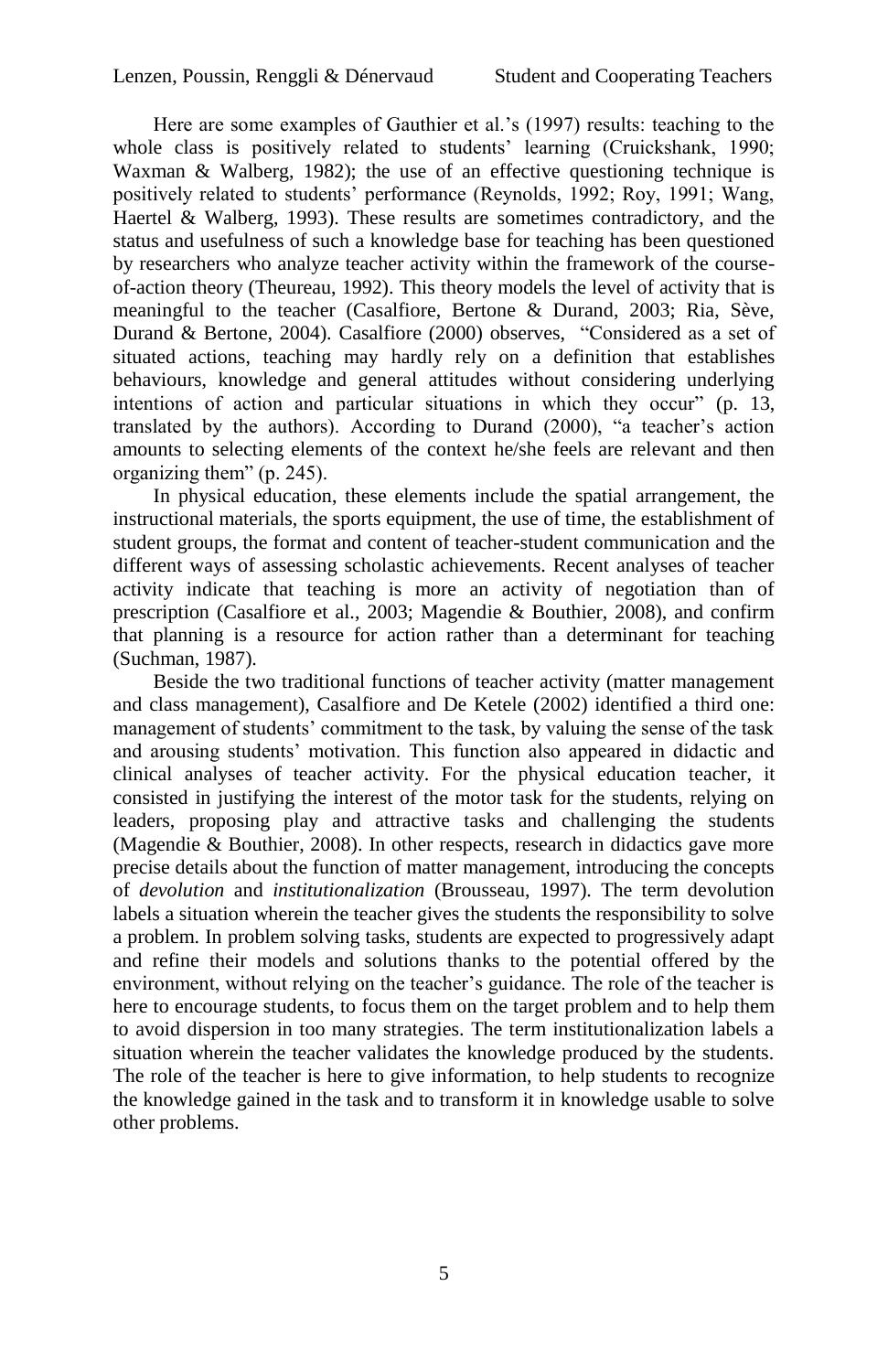# *Student or preservice teacher's observations*

Research on ST or PT"s observations can be distinguished depending on whether participants are provided with standardized assessment tools or not, and whether participants observe their peers, their CTs and/or a videotape of themselves. Most studies used guided observation, in which STs or PTs observed preidentified types of teacher and pupil behaviours (Bowman & Mccormick, 2000; Hasbrouck, 1997; Wynn & Kromrey, 2000). In a study by Jenkins, Garn and Jenkins" (2005), 37 PTs were first provided training and practiced coding using the following systematic observation data forms: Teacher Position and Function; Hamrick Demonstration System; and Feedback Forms (Jenkins, Hamrick & Todorovic, 2002). Then, while observing peers teach, they completed two of the three systematic observational data forms as well as a peer coaching form which used an open-ended format. Not surprisingly, most of the 947 observation statements collected from 169 peer coaching forms fell into categories that reflected coding instruments the undergraduates were required to complete for both peer coaching and course analysis (safety, number of skill cues, equipment distribution/collection,…).

From a training point of view, it may be efficient to prepare PTs to observe by using guided approaches (Artzt & Armour-Thomas, 2002; Florio-Ruane, 1990). From a research point of view however, studies using guided approaches do not provide enough breadth of detail to enable researchers to learn about the foci of attention of PTs when observing a lesson; or by extension, about their representation of teacher activity and their capability to summon up course contents for observing their peers, their CTs or themselves. Several studies rather used unguided approaches. In an early study, Barrett, Allison and Bell (1985) attempted to identify what a group of 21 preservice physical education teachers reported seeing in a 15-minute games lesson with fourth-grade students. Results indicated that as a group, the PTs recorded statements about a broad range of teacher and student behaviours and lesson elements but as individuals, they recorded statements about the students only or the students and the teacher. In a follow up study, Barrett, Allison and Bell (1987) examined what a group of eight preservice physical education majors at the end of their professional preparation reported seeing in a 15-minute games lesson with fifth-grade students. Results indicated that as individuals, they recorded statements about the teacher, the students and the lesson in combination. Comparison of the results of both studies shows that PTs at the end of their professional preparation reported more observations (224 in contrast with 89), including more statements about the movement responses of the children (66.1% in contrast with 10%) but approximately the same percentage of statements recorded for the teaching techniques subcategory (21.9% in contrast with 25.9%).

In a similar context, i.e., unguided early field-based experience, Manouchehri (2002) gathered information about two teacher candidates in Secondary Mathematics Education and their interactions with one another. The two students were required (a) to observe together their CTs" instruction, (b) to observe each other"s instruction, and (c) to write a reflective journal. Although both students were placed in classrooms where traditional teaching practices occurred, only one of them raised issues with this type of practice. Their observations were first centered around the organizational ritual of each class, then around the two teaching approaches they saw, the pupils" social and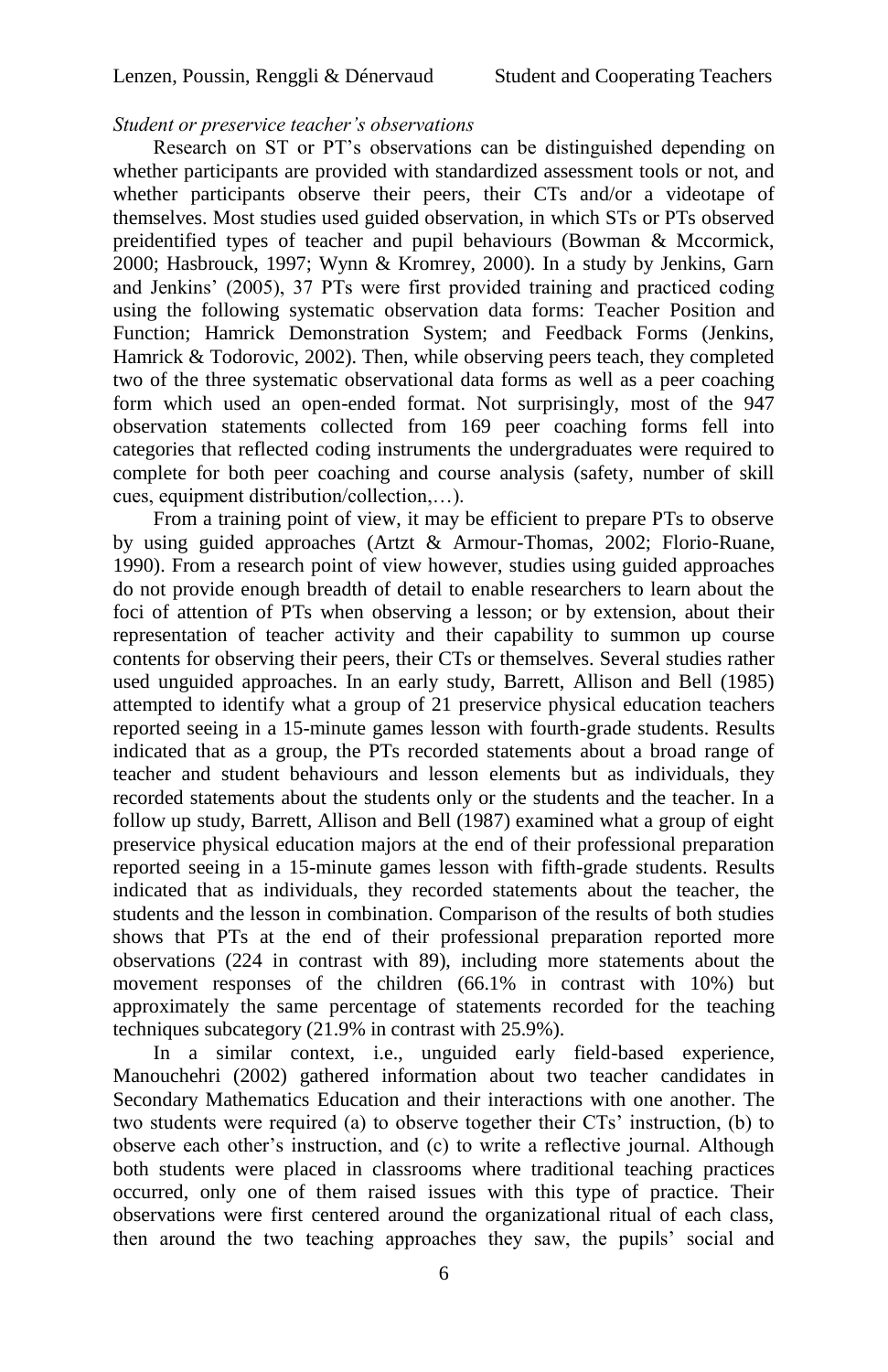mathematical behaviours and the pupils" performance relative to the curricular topics taught by both CTs. During their post-observation discussion meetings, the two teacher candidates' reactions to one another's teaching focused on specific students' behaviours and on instances from the instructional period on which they disagreed (teaching style, interactions with the students, mathematics curriculum). Napper-Owen and McCallister (2005) captured eight PTs" reflections while viewing a videotape of a lesson they just taught. Three themes emerged from the data: (a) student response to instruction (statements regarding instructional tasks, organizational tasks and student social interaction); (b) teacher behaviour (statements regarding instructional techniques, establishing the learning climate and teacher process behaviour); and (c) the lesson (statements regarding the goals and objectives of the lesson and the organizational structure of the lesson). Of the 728 coded interview reflection items, 44% concerned teacher behaviour, 40% concerned student response to instruction and 16% concerned the lesson. Finally, in Anderson, Barksdale and Hite's (2005) study, 34 PTs were required to observe CTs and peers. PTs were prolific in writing journal comments about observations of their CTs. Three major themes emerged from analysis of the journal entries: (a) classroom discipline/management (statements regarding providing positive feedback to on-task pupils, circulating around the classroom, having "eyes on all sides of your head", calling on pupils who are not paying attention, staying calm, correcting off-task behaviours, changing activities to handle behaviour problems, using wait time after questions, asking pupils to raise their hands to reduce calling out, keeping pupils busy, and carefully monitoring pupils in the back of the room); (b) pedagogy (statements regarding voice in teaching, confidence and enthusiasm, providing clear instructions to pupils, and ideas for teaching including teaching specific content); and (c) general positive influence. Although comments about teachers" negative behaviours were relatively few, they did reveal some significant concerns such as a contrast between the way the CT was teaching and what the PTs were learning in their courses. PTs were less prolific in writing comments in the same journal about observations of their peers. The themes included (a) praise for the experience, (b) specific pedagogical learning and (c) specific management skills learned.

In short, when STs or PTs are required to observe a lesson, they spontaneously focus on (a) teacher behaviours, (b) student behaviours and (c) lesson elements, in various proportions depending on their personality and the more or less advanced stage of their teacher training programme. When they are more specifically required to observe the teacher, their observations fall into categories that reflect the traditional distinction between class management and matter management (Develay, 1996; Durand, 1996; Gauthier et al., 1997).

## *Cooperating teacher's observations*

Numerous studies have found that one of the valued aspects of the work undertaken by CTs is lesson observation (for a review, see Hobson, Ashby, Malderez & Tomlinson, 2009). But what do CTs actually observe when the STs or PTs teach? The answer to this question can be obtained indirectly through several studies which have dealt with what happens between the CT and the ST or PT during the post-lesson sessions. The topics in mentoring dialogues have been shown by Hennissen, Crasborn, Brouwer, Korthagen and Bergen (2008) to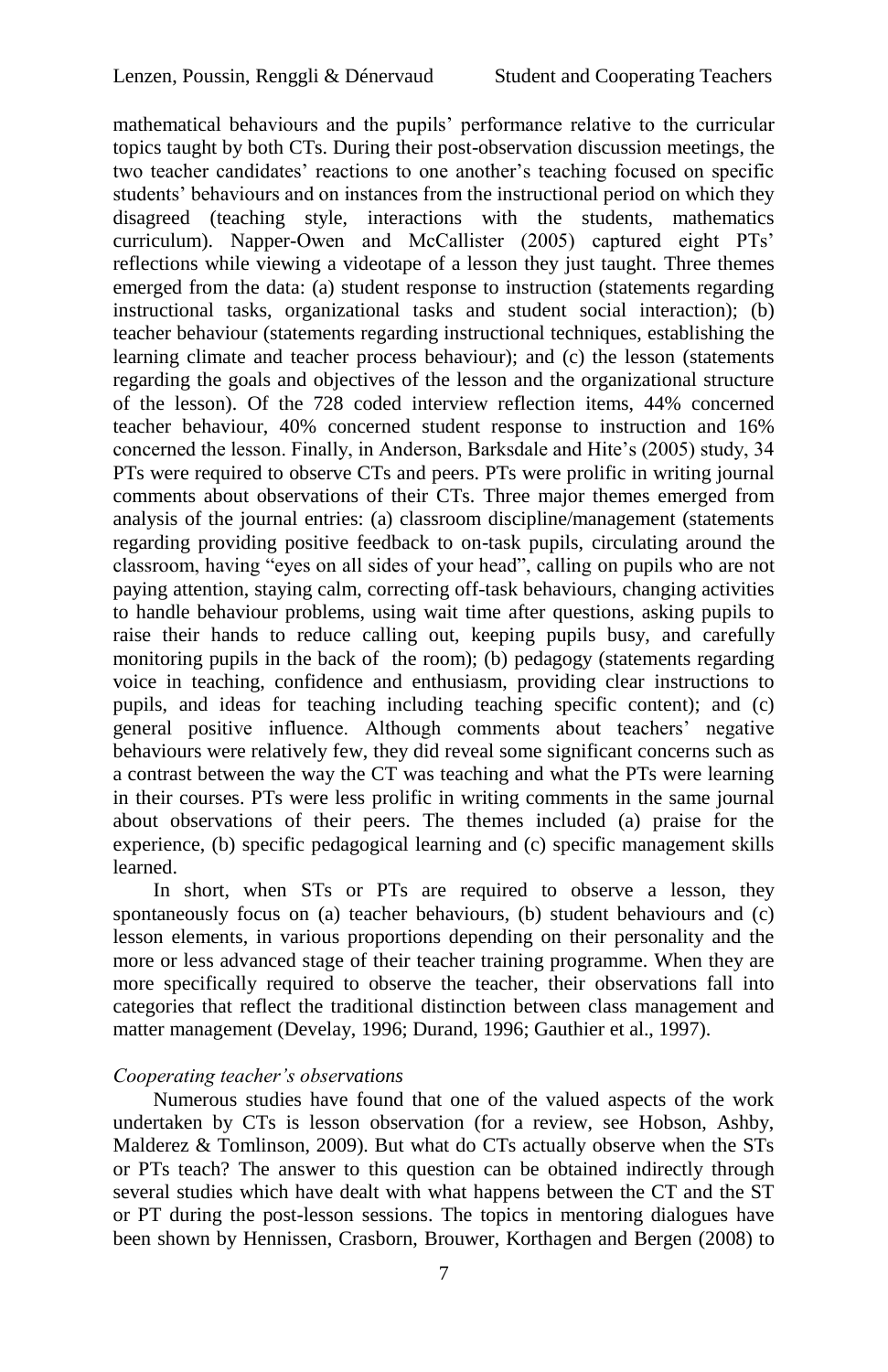fall mostly into three categories: (a) instruction and organization (planning, approach, material, maintaining order, classroom management); (b) the pupils and the class (behaviour, learning styles, aptitudes, reactions, learning process); and (c) the subject matter. In most of the post-lesson conferences observed by Borko and Mayfield (1995), four domains of teacher knowledge were addressed: (a) pedagogy (general pedagogical issues, classroom management); (b) students (factors that affected the flow of the lesson, student understanding of subject matter content); (c) mathematics-specific pedagogy (strategies and techniques for teaching mathematical content); and (d) mathematics (treatment of mathematical content).

As a general rule, CTs tended to focus mainly on organizational and relational dimensions of ST or PT activity to the detriment of the didactic (or content) dimension (Dugal & Amade-Escot, 2004; Hennissen et al.; Smagorinsky, Cook, Moore, Jackson & Fry, 2004; Strong & Baron, 2004). This can be related to studies focusing on expectations of teachers, CTs and STs, which show that (a) many teachers and CTs find the pedagogical aspects of their profession more important than the didactical or the subject matter aspects (Beijaard & De Vries, 1997; Rajuan, Beijaard & Verloop, 2007) and (b) both STs and their CTs expect students to learn disciplinary knowledge in the academic institution (Williams & Soares, 2000).

Several case studies revealed the variability of what CTs observe during STs or PTs" lessons and communicate to them during post-lesson conferences (Durand, Ria & Flavier, 2002; Hawkey, 1998; Martin, 1997). Rather than reflecting the needs of the individual STs or PTs, this difference may point to the CTs" different levels of experience and associated concerns (Hawkey, 1998). Although the field of teacher education has undergone considerable changes in the past 50 years, some experienced CTs still refuse to use new methods of knowledge transmission (e.g., socioconstructivism) that are more prevalent in programmes today (Clarke & Jarvis-Selinger, 2005). Feedback from the CTs often reflects their own teaching styles, and their own teaching model is applied to their students (Samaras & Gismondi, 1998). That is, CTs often want STs or PTs to further their own pedagogy (Martin, 1997). The cultural context may also play a role in the variability of CT observations. Comparing two U.S. and two Chinese cases, Wang, Strong and Odell (2004) demonstrated that the Chinese mentors were more concerned about lesson content than their American counterparts.

Thus, some physical education researchers have investigated what STs or PTs observe when they watch a peer teach in an early field experience, while others have investigated what CTs observe when they watch a ST or a PT teach in the same conditions. However, to our knowledge physical education researchers have not compared what STs or PTs and CTs observe when they watch the former teach in an early field experience. The purpose of this study therefore, was to compare what STs and CTs observe when they watch a ST teach in an early field experience.

## **Method**

#### *Setting and participants*

The setting for this investigation involved the STs' first field experience, labelled Intervention 1. This course module is a year-long theoretical and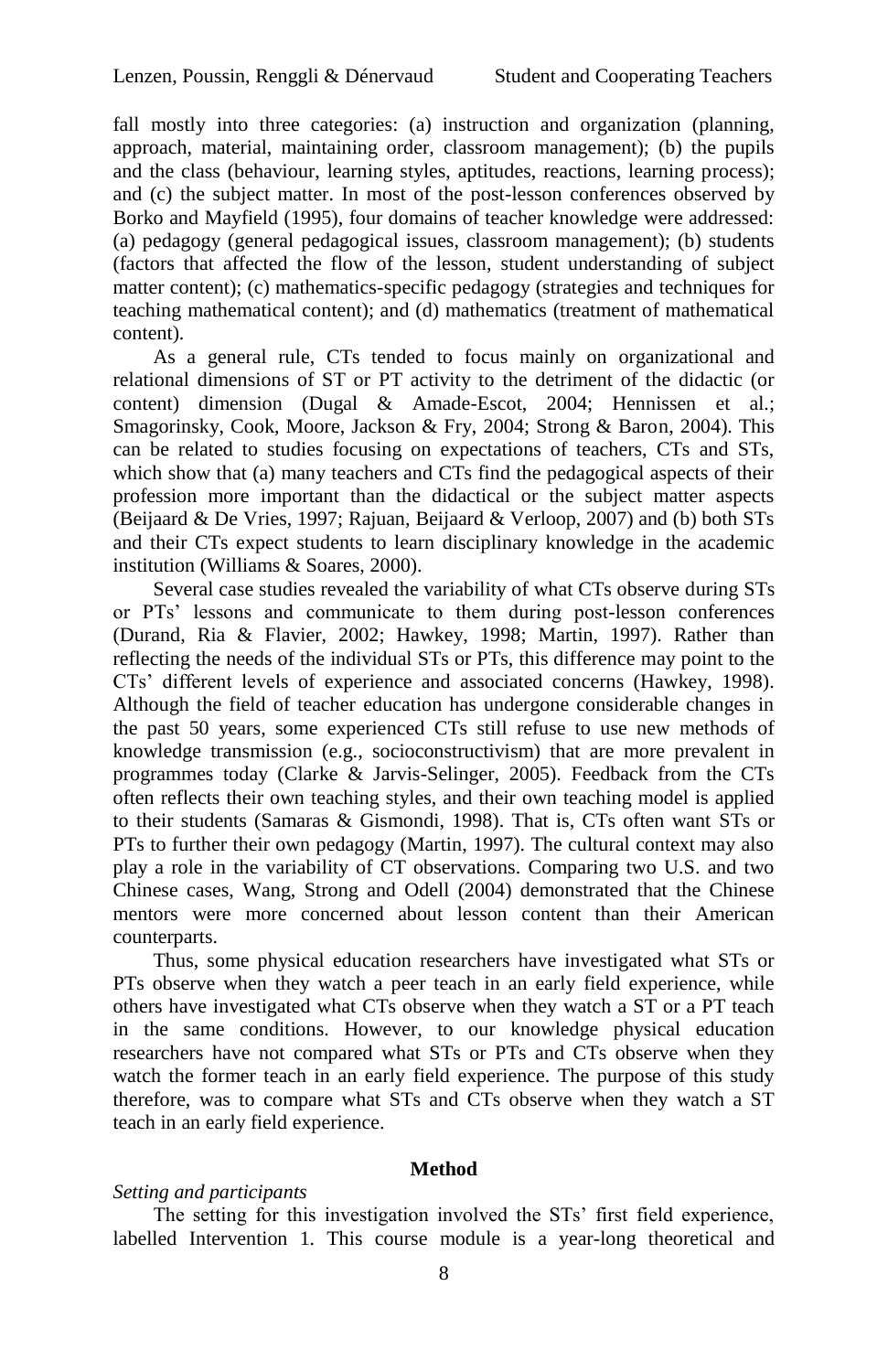practicum course occurring in the second or third year (choice of STs) of the teacher training programme in physical education and a subsidiary subject at the University of Geneva, which has a duration of six years. It involves the cooperation of three participants: (a) student teachers; (b) cooperating teachers; and (c) university supervisors.

Data collection was conducted by three university supervisors (first, second and fourth authors) at the beginning of an academic year, during a theoretical course for STs and a training session for CTs.

*Student teachers.* The 18 STs enrolled in Intervention 1 participated in the study. They ranged in age from 20 to 33 ( $M = 24.6$ ; SD = 3.4) and there were 12 males and 6 females.

*Cooperating teachers.* Eleven of the 13 CTs enrolled for supervising STs in Intervention 1 participated in the study. They ranged in age from 28 to 44 ( $M =$ 35.3;  $SD = 5.6$ ) and there were 6 males and 5 females. They benefited from at least two years of teaching experience in physical education, while at most two years of supervision experience. They had received no specific supervision training before the investigation, which constituted the first step of a systematic supervision training programme for the CTs enrolled in Intervention 1.

Using participants from only one university was a limitation of the study. Although STs and CTs volunteered for the study and were assured that their participation or nonparticipation would not affect their grade or their enrolment in Intervention 1, this connection between the researchers and course work is also considered a limitation of the study.

#### *Data collection*

Data were collected from Student Teacher Observation Forms completed by the STs and the CTs while observing a video recording of a lesson taught by a ST from a former year.

*Video recording.* The video recording had a duration of 34 min 27 sec. It was about a volleyball lesson taught to a coed class of  $7<sup>th</sup>$  grade students (12-13 year olds) by Mike, a ST in his first field experience. From our point of view, this lesson was an unsuccessful one, with many errors in terms of class management as well as matter management. It was selected because it was quite characteristic of PE lessons taught by STs in an early field experience. In that way, this lesson corresponded to what STs and CTs were likely to actually observe in Intervention 1. Mike"s written agreement was obtained before using the video recording for the purpose of the study.

*Student Teacher Observation Form*. The Student Teacher Observation Form used an open-ended format. It began with the following notice: Imagine that you are Mike"s cooperating teacher and that you have to conduct a 45 min post-lesson conference with him, based on the video recording you are going to watch. Which aspects of his teaching would you focus on, during the post-lesson conference? For every identified aspect, participants were required to transfer to the Student Teacher Observation Form: (a) the corresponding video time code; (b) a brief description of what they observed; (c) the positive (+) or negative (-) valence that they attached to this aspect; and (d) the importance that they attached to this aspect, on a scale from 1 to 3 (1 = not very important; 2 = important; 3 = very important). Participants were asked to rate the level of importance of each of their observations after they had watched the entire video recording.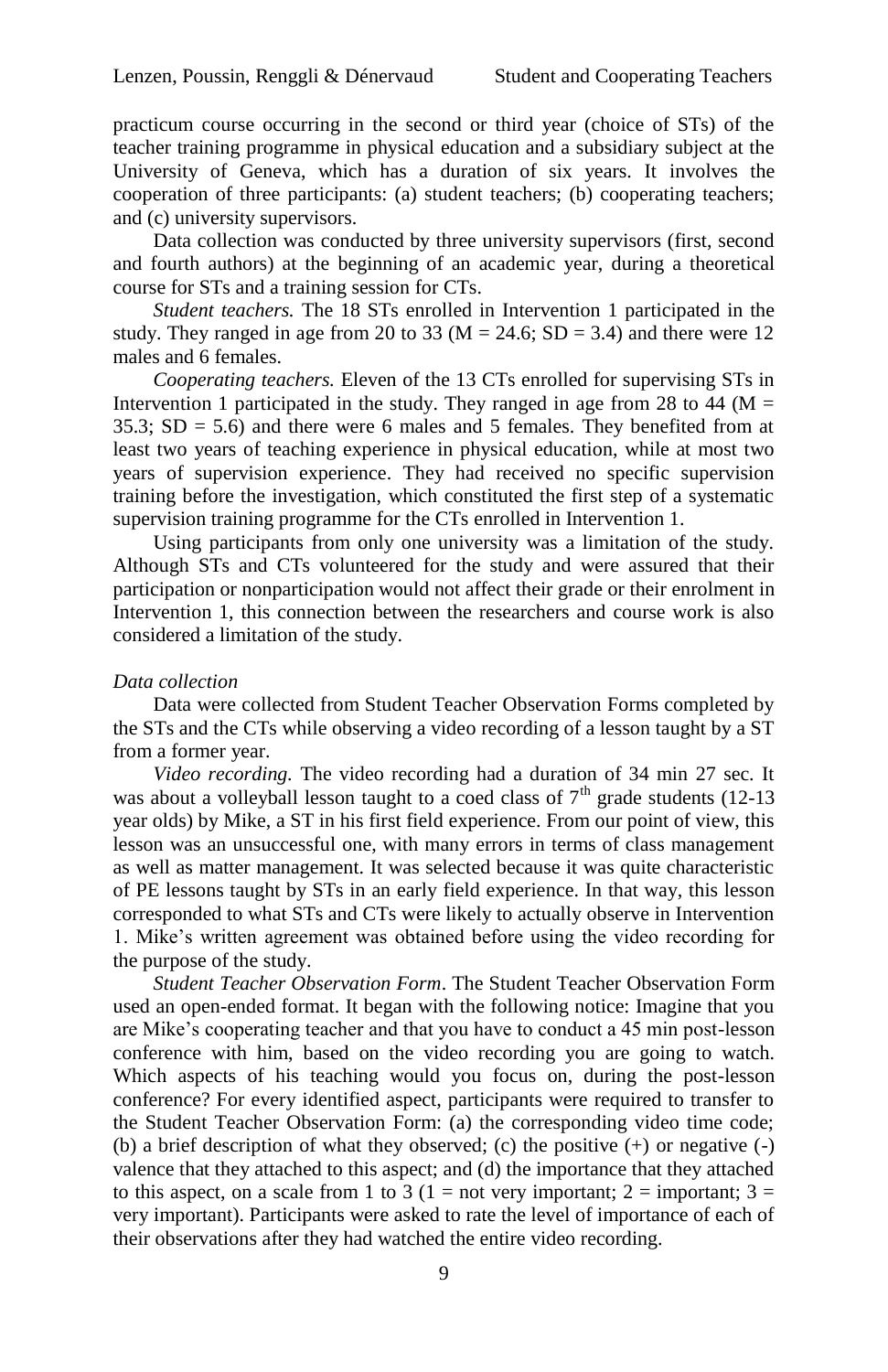Using one single lesson was also a limitation of the study. It does no harm to compare STs and CTs" observations, because both STs and CTs watched the same lesson. Consequently potential differences between their respective observations may not be attributable to the lesson. Instead, it thwarted generalization of STs and CTs" observations, because these would probably have been different if STs and CTs had watched another lesson.

#### *Data analysis*

Statements transferred onto Student Teacher Observation Forms were categorized with the aid of Gauthier et al."s (1997) reading grid of teacher activity (see table 1). Indeed, despite its previously noted limitations for describing teacher activity, it seemed to us that this instrument was the most operational and reliable for analyzing and comparing what STs and CTs observed while watching the video recording of the lesson taught by Mike. Since participants did not have access to Mike's lesson plan, we only considered categories related to the interactive stage. However, it was obvious that some aspects of Mike's teaching were the result of the preactive stage. Two researchers independently classified statements from four Student Teacher Observation Forms, resulting in an interanalyst reliability coefficient of 84.7%.

Means and standard deviation of means were calculated according to standard methods for statements related to class management versus matter management, as well as for statements related to each subcategory. The significance of the differences between means values was tested with the Student's t-test, or Fisher test following an analysis of variance when several factors were taken into account.

### **Results and Discussion**

A total of 18 Student Teacher Observation Forms containing 245 statements were collected and analyzed for STs. A total of 11 Student Teacher Observation Forms containing 157 statements were collected and analyzed for CTs. The number of statements transferred to each individual Student Teacher Observation Form ranged from 6 to 25 for STs ( $M = 13.6$ ; SD = 4.9) and from 11 to 18 for  $CTs$  (M = 14.3; SD = 2.1).

As indicated in Table 2, STs chose, on the one hand, significantly more aspects related to CM than to MM ( $p = 0.015$ <sup>\*</sup>), while CTs selected approximately the same proportion of aspects related to CM and MM. On the other hand, interindividual variability was more important for CTs than for STs. There is weak evidence  $(p = 0.192)$  that more experienced CTs' observations were characterized by a higher ratio CM/MM ( $M = 2.6$ ; SD = 2.0) than less experienced CTs' ones  $(M = 1.1; SD = 1.7)$ .

Table 2

| Average number of statements |  |  |
|------------------------------|--|--|
|------------------------------|--|--|

|                             | MМ            | <b>CM</b>    |
|-----------------------------|---------------|--------------|
| <b>Student teachers</b>     | $6.1 + 2.3$   | $7.6 + 3.0*$ |
| <b>Cooperating teachers</b> | $7.4 \pm 4.1$ | $6.9 + 3.4$  |

The lower proportion of statements related to MM resulting from the STs" observations suggests that detecting matter management problems and strong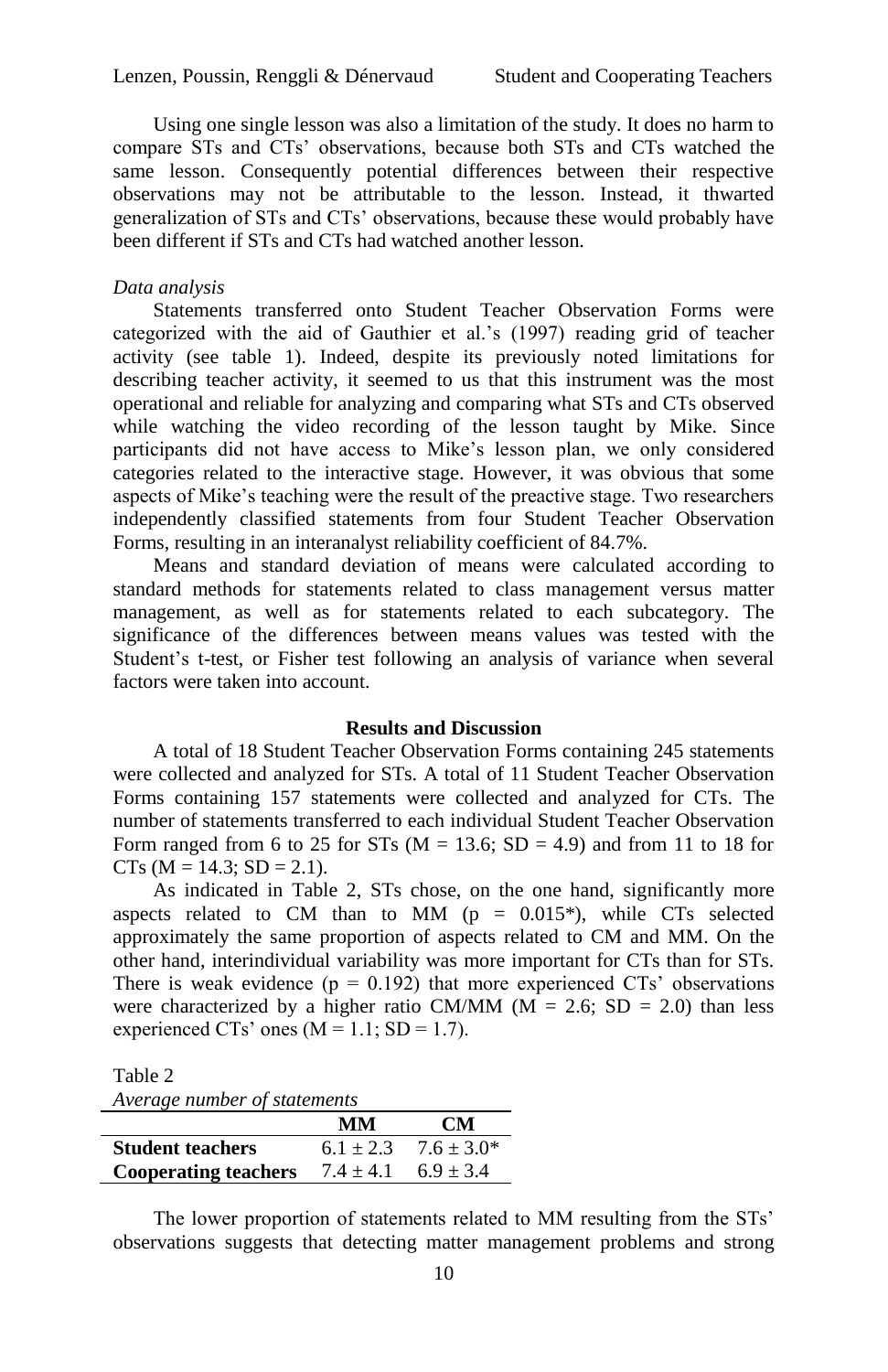points in a physical education lesson requires specific knowledge that STs have not yet acquired. Among the seven categories of teachers" knowledge identified by Shulman (1986), five may be related to matter management: (a) content knowledge, (b) curriculum knowledge, (c) pedagogical content knowledge, (d) knowledge of learners and their characteristics, and (g) knowledge of educational ends, purposes and values. In this study most STs were lacking knowledge regarding volleyball (content knowledge) insofar as among the 18 STs, only three had completed the volleyball course the previous year. Thirteen were enrolled in this course at the moment of the investigation while two intended to take it the next year. However, on average, the three STs who were supposed to possess knowledge regarding volleyball identified fewer aspects related to learning activities, i.e., lesson content (MM-IN-2) than their counterparts. This finding reinforces the concept that teachers" knowledge categories do not develop in isolation and teacher preparation programmes need to adopt an integrative approach to teacher knowledge development (Cochran, DeRuiter & King, 1993; Grossman, 1990; Marks, 1990).Unfortunately, in the renewed physical education teacher training programme at the University of Geneva, there is still little collaboration between teachers teaching intervention and those teaching physical activity courses such as volleyball. Their didactical conceptions are rarely shared. Consequently, STs may acquire content knowledge which is incompatible with other kinds of knowledge - for example, knowledge of educational ends, purposes and values. This is a situation which must be improved in the future.

The Interindividual variability of CTs' observations may be seen to be the result of the considerable change in teacher education in the past 50 years, implying that more experienced CTs may view teaching differently from the way it is perceived in current teacher training programmes (Clarke & Jarvis-Selinger, 2005). A difference existed between STs" and CTs" observations related to the category MM-IN-2 (Figure 1). STs' observations ranged from 0 to 3 ( $M = 0.8$ ;  $SD = 0.9$ ) while CTs' observations ranged from 0 to 9 (M = 2.0, SD = 2.8). However, this difference was not significant ( $p = 0.201$ ) due to the important interindividual variability of CTs' observations. As Mike's lesson corresponded to a "skill-nonlearning progression", i.e., "an isolated skill-focus approach that emphasizes covering content over student learning" (Hopper, 2002, p. 46), it means that some CTs considered that there was nothing wrong. This finding reveals a need for long life education for CTs focusing on their knowledge of content as well as teaching methods. Since the investigation, a systematic but limited supervision training programme has been organized with that in mind for the CTs enrolled in the successive field experiences of the teacher training programme in physical education at the University of Geneva. It would be interesting to assess the effects of this programme on the CTs' ability to observe STs" lessons, as well as the effects of STs" participation in Intervention 1 on their ability to observe their peers.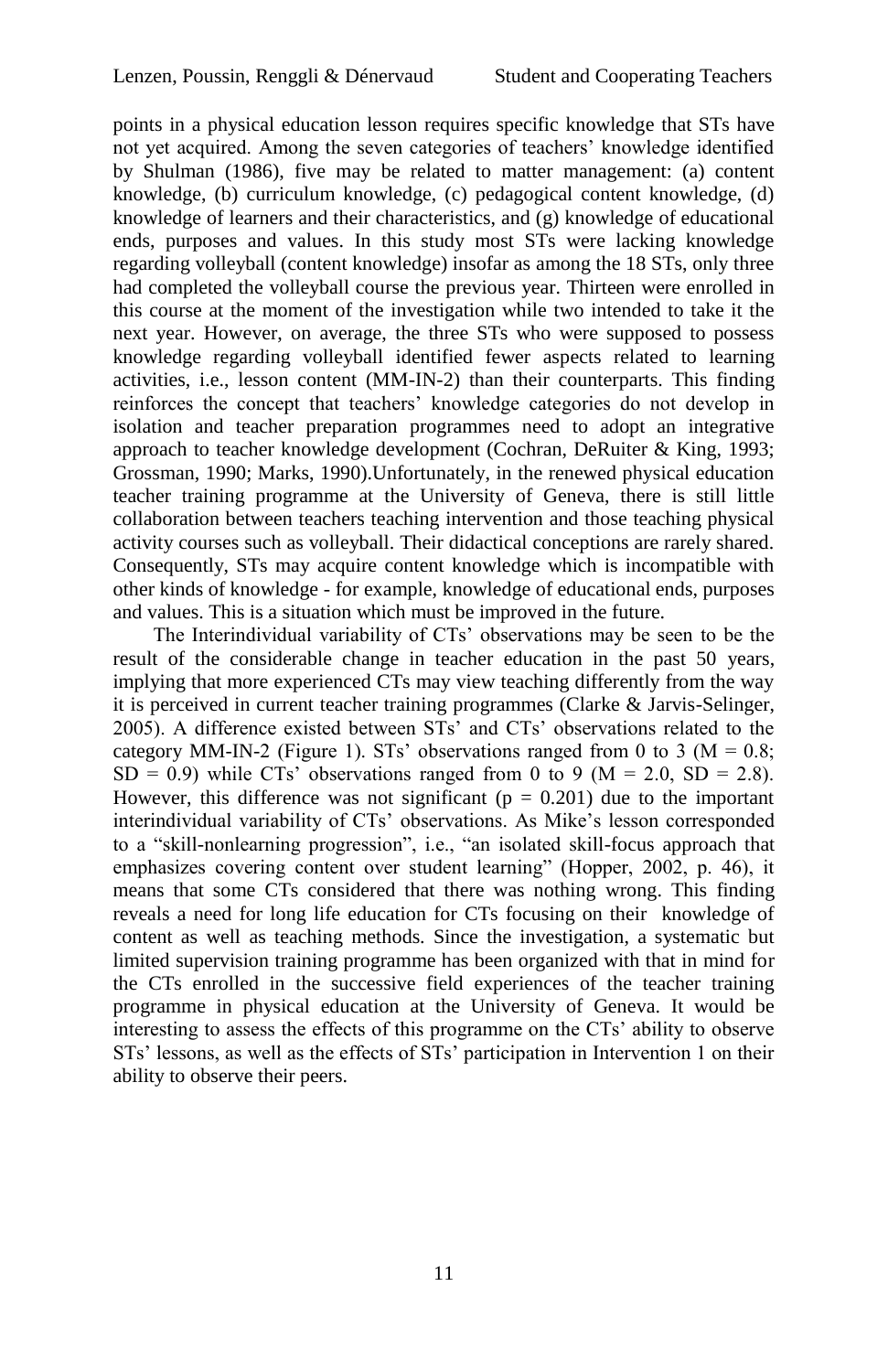

*Figure 1* Average number of statements

On the other hand, as indicated in Figure 1, STs" observations related to disciplinary measures (CM-IN-2), teacher's attitude (CM-IN-4) and monitoring of task accomplishment (CM-IN-5) were significantly more numerous than CTs" observations related to CM-IN-2 ( $p = 0.008$ ), CM-IN-4 ( $p = 0.025$ ) and CM-IN-5  $(p = 0.050)$ . This finding refers to representations of teacher activity mostly shared by student and preservice teachers, according to which (a) the role of teacher is first to maintain order in the classroom, then to teach (Van Zanten, 2001) and (b) the teacher is first of all an animator with specific qualities, whose priority is to motivate children and to create positive relationships with them (Roux-Pérez, 2006). The importance that STs and CTs respectively attached to aspects related to CM and MM (Table 3) refers more specifically to their representations of teacher activity, insofar as this component of the Student Teacher Observation Form, contrary to the other ones, did not call for their knowledge and their ability to detect pedagogical and didactical problems and strong points in Mike"s lesson, but only to what they felt was important for Mike"s professional development.

Table 3

*Average importance of statements*

|                             | MМ            | CM            |
|-----------------------------|---------------|---------------|
| <b>Student teachers</b>     | $2.3 \pm 0.9$ | $2.3 \pm 0.8$ |
| <b>Cooperating teachers</b> | $2.5 + 1.1**$ | $2.3 + 1.3$   |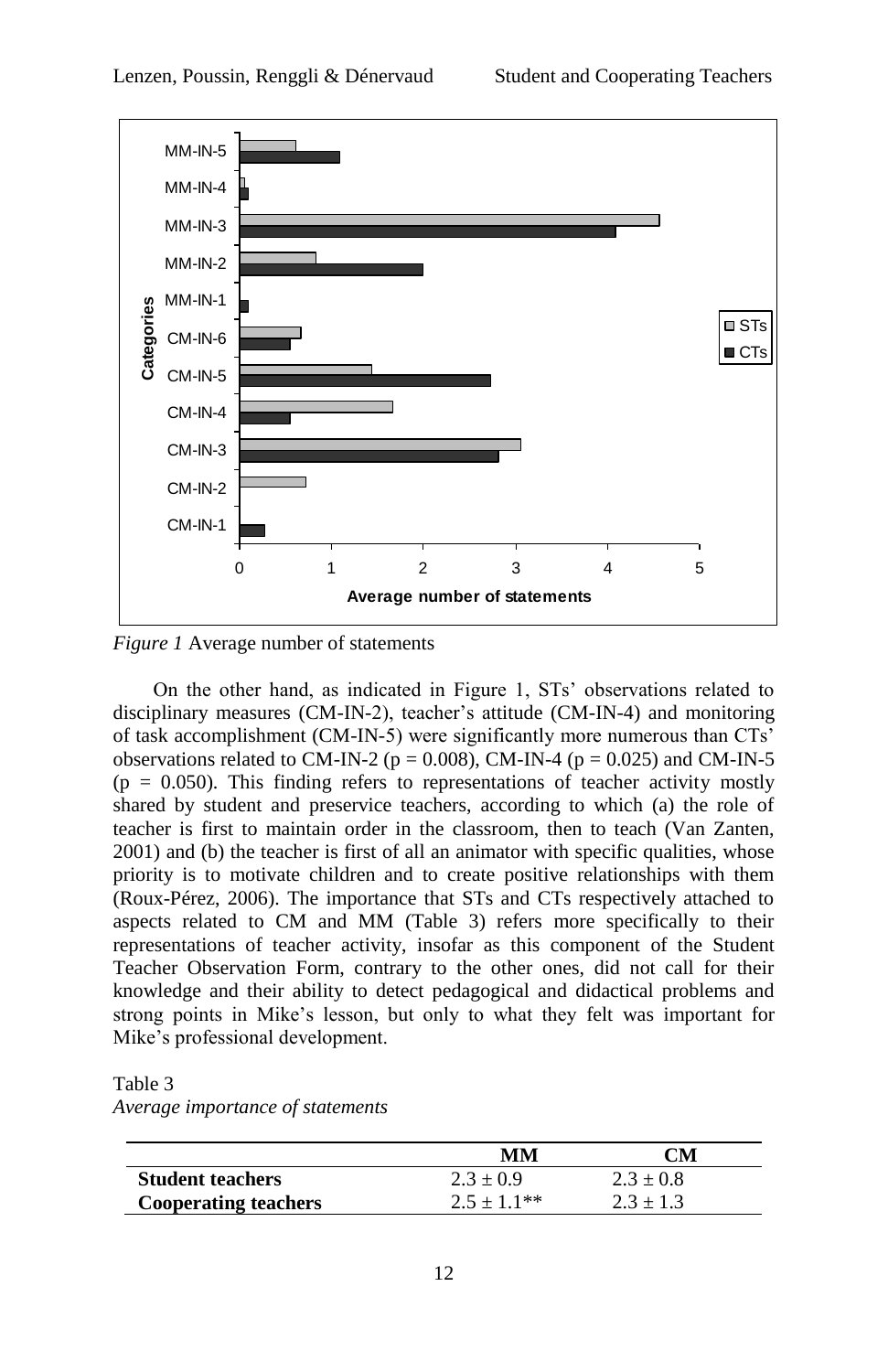STs attached the same importance to aspects related to CM and MM ( $p =$ 0.942) while CTs attached more importance to aspects related to MM than to CM  $(p = 0.003**)$ . However, this difference was not significant compared to interindividual variability ( $p = 0.246$ ). Compared to STs, CTs attached the same importance to CM ( $p = 0.404$ ) but they attached more importance to MM ( $P =$ 0.004\*\*). Again, this difference was not significant compared to interindividual variability ( $p = 0.114$ ).

Thus, representation of what is a good physical education lesson or a good physical education teacher appears to be rather a matter of personality than of teaching experience. It has been shown to be not only influenced by student, student teacher and teaching experiences but also by gender, personal sports practice, geographical localisation, motivation for teaching and difficulties in teaching (Malet, 2007; Roux-Pérez, 2003; Van Zanten). It has also been shown to change with the passing years according to the circumstances and various life events such as the interruption of personal sports practice, visits of school inspectorate, and meetings with colleagues (Korthagen, 2004; Roux-Pérez, 2005). Considering that a good teacher is a teacher whose behaviour, competencies, beliefs, identity and mission together form one coherent whole matching the environment and that this situation can take a lifetime to attain, if attained at all (Korthagen, 2004), one has to ask oneself how teacher training programmes can introduce student teachers to professional development toward becoming such good teachers. More specifically within the framework of this study, one has to ask oneself how CTs<sup>'</sup> supervision and peer tutoring/coaching/assessment can efficiently contribute to STs" introduction to such professional development.

Our findings show that STs at the beginning of their first early field experience are more able and inclined to provide their peers with information about how the latter manage the class than with information about how they manage content. On the other hand, our findings show that CTs vary in their ability and disposition to provide STs with information about how student teachers manage the matter. It means that depending on the CTs who supervise them, STs may be provided with redundant but incomplete information by both CTs and peers after having taught a lesson in their early field experience. In the teacher training programme in physical education at the University of Geneva, university supervisors are also required to provide STs with information about some of their lessons. Since they do not have access to comments provided by CTs and peers, the result may be that STs lack information about important aspects of their teaching, i.e., what they need to do so that their students learn.

#### **Conclusions**

This study aimed to compare what STs and CTs observe when they watch a ST teach in an early field experience. Based on our findings, three conclusions are offered.

First, novice CTs and peers may become rapidly efficient in providing STs with information about the organizational and relational part of teacher activity. Specific training focusing on teachers' knowledge related to didactics (content knowledge) seems, at this stage, necessary for helping peers and CTs to become efficient in providing STs with information about the instructional part of teacher activity.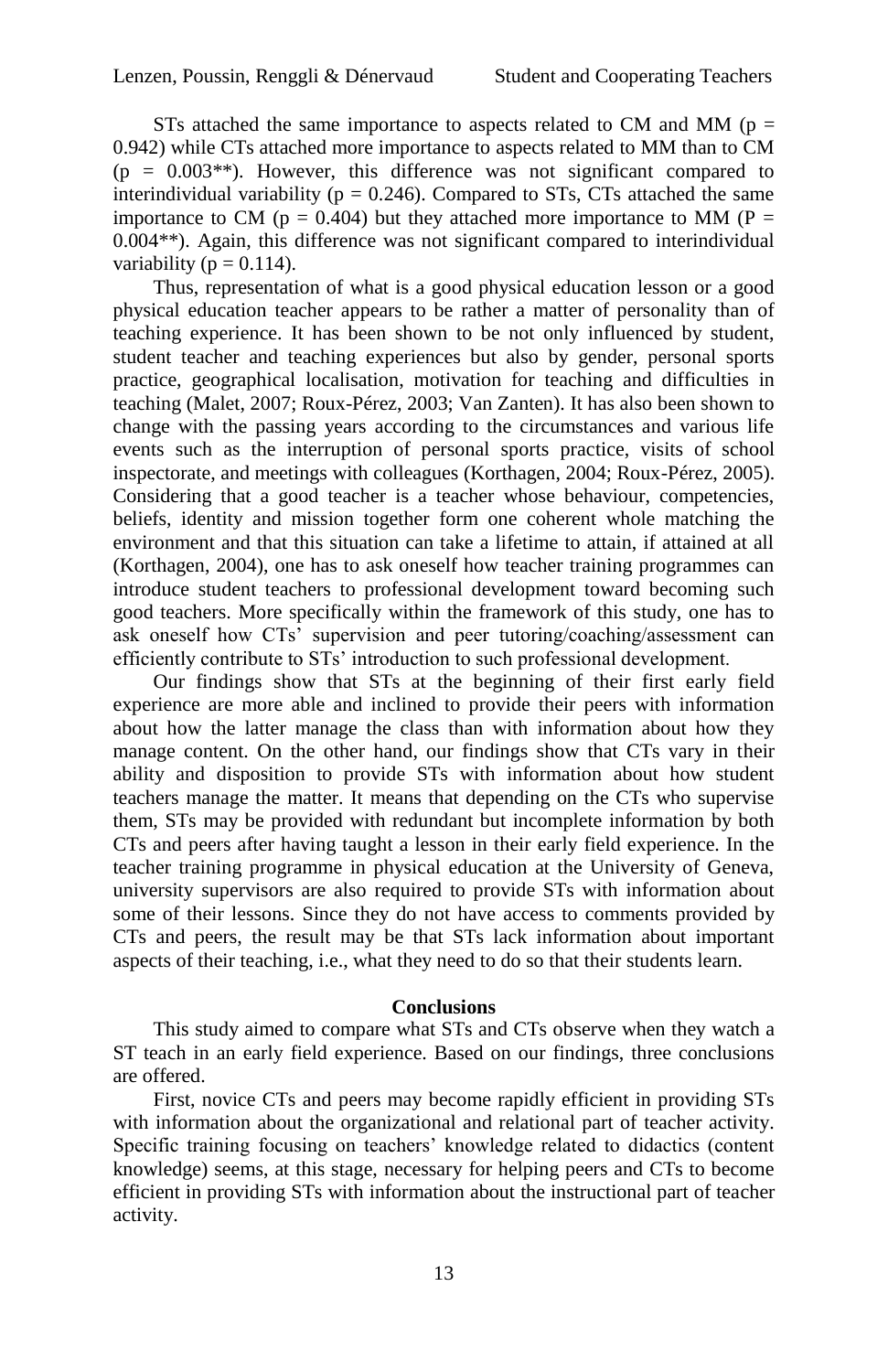Second, CTs" knowledge about class management seems to be less sensitive to individual difference than their content knowledge. So that means that more experienced teachers do not necessarily make the best CTs in terms of ability and disposition to supervise STs or PTs regarding the didactical or the subject matter aspects of the latter"s beginning teacher activity. When recruiting CTs, we should be particularly attentive to the applicants" manners of conceiving matter management.

Third, findings revealed that teachers' knowledge does not develop in isolation. Consequently, teacher preparation programmes need to adopt an integrative approach to teacher knowledge development. At the University of Geneva, collaboration between teachers teaching intervention and those teaching physical activity courses must be improved in the future.

We acknowledge the limitations of using participants from only one university and asking them to observe a single lesson, as well as the limitations of playing simultaneously the roles of researchers and instructors. Therefore, we cannot generalize our conclusions to other teaching contexts or CTs and STs because each teaching context is unique. However, according to the principle of transferability (Lincoln & Guba, 1985), readers may compare our results and conclusions with those obtained in their own context.

## **References**

- Anderson, N. A., Barksdale, M.A., & Hite, C.E. (2005). Preservice teachers' observations of cooperating teachers and peers while participating in an early field experience. *Teacher Education Quarterly*, *32*(4), 97-117.
- Artzt, A. F., & Armour-Thomas, E. (2002). *Becoming a reflective mathematics teacher: A guide for observations and self assessment.* Mahwah, NJ: Lawrence Erlbaum.
- Barrett, K. R., Allison, P.C., & Bell, R. (1985). What preservice physical education teachers see in an unguided, early field experience. *Journal of Teaching in Physical Education*, *4*(2), 81-89.
- Barrett, K. R., Allison, P.C., & Bell, R. (1987). What preservice physical education teachers see in the unguided field experience: A follow-up study. *Journal of Teaching in Physical Education*, *7*, 12-21.
- Beijaard, D., & De Vries, Y. (1997). Building expertise: a process perspective on the development or change of teachers' beliefs. *European Journal of Teacher Education*, *20*, 243-255.
- Borko, H., & Mayfield, V. (1995). The roles of the cooperating teacher and university supervisor in learning to teach. *Teaching and Teacher Education*, *11*(5), 501-518.
- Bowman, C. L., & Mccormick, S. (2000). Comparison of peer coaching versus traditional supervision effects. *The Journal of Educational Research*, *93*(4), 256-261.
- Brandenburg, R. (2004). Roundtable reflections: (Re)defining the role of the teacher educator and the preservice teacher as "co-learners". *Australian Journal of Education*, *48*(2), 166-181.
- Brousseau, G. (1997). *Theory of didactical situations in mathematics.* Dordrecht: Kluwer Academic Press.
- Brucklacher, B. (1998). Cooperating teachers' evaluations of student teachers: All "A's"? *Journal of Instructional Psychology*, *25*(1), 67-72.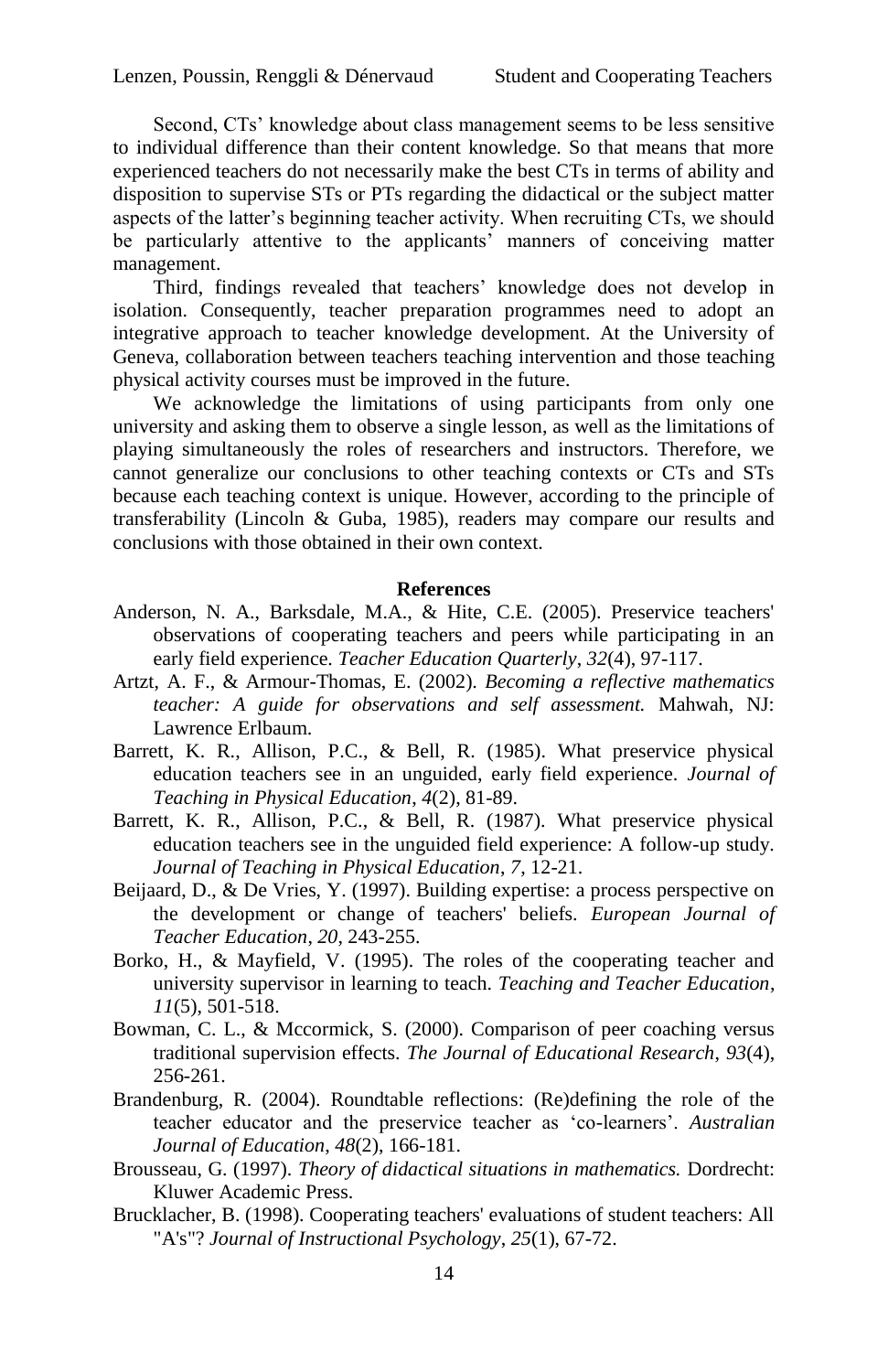- Bullough, R. V., Young, J., Birrell, J.R., Clark, D.C., Egan, M.W., Erickson, L., Frankovich, M., Brunetti, J., & Welling, M. (2003). Teaching with a peer: a comparison of two models of student teaching. *Teaching and Teacher Education*, *19*, 57-73.
- Casalfiore, S. (2000). L'activité des enseignants en classe. Contribution à la compréhension de la réalité professionnelle des enseignants [Teachers activity in class. Contribution to the understanding of teachers" professional reality]. *Les cahiers de Recherche du GIRSE, 6*.
- Casalfiore, S., Bertone, S., & Durand, M. (2003). L'enseignement scolaire. Une articulation signifiante d'activités dans la classe [Teaching in school. A significant articulation of activities in the classroom]. *Recherche et formation*, *42*, 87-98.
- Casalfiore, S., & De Ketele, J.-M. (2002). Exercer le métier d'enseignant en classe: les fonctions qui structurent l'activité quotidienne des enseignants. In C. Maroy (Ed.), *L'enseignement secondaire et ses enseignants* [Secondary teaching and teachers] (pp. 209-242). Bruxelles: De Boeck.
- Clark, C. M., & Peterson, P.L. (1986). Teacher's thought processes. In M. C. Wittrock (Ed.), *Handbook of research on teaching (3rd edition)* (pp. 255- 296). New York: Macmillan.
- Clarke, A., & Jarvis-Selinger, S. (2005). What the teaching perspectives of cooperating teachers tell us about their advisory practices. *Teaching and Teacher Education*, *21*, 65-78.
- Cochran, K. F., DeRuiter, J.A., & King, R.A. (1993). Pedagogical content knowledge: An integrative model for teacher preparation. *Journal of Teacher Education*, *4*, 263-272.
- Cruickshank, D. R. (1990). *Research that informs teachers and teacher educators.* Bloomington, IN: Phi Delta Kappa.
- Develay, M. (1996). Pédagogie et didactique: un maillage d'analyses dans le quotidien [Pedagogy and didactics : a networking of analyses on a day-today basis]. *Les Cahiers pédagogiques*, *346*, 19-20.
- Dugal, J.-P., & Amade-Escot, C. (2004). Formation au conseil et développement professionnel des conseillers pédagogiques: recherche coopérative et savoirs didactiques [Supervision training and cooperating teachers' professional development : Cooperative research and didactic knowledge]. *Recherche et formation*, *46*, 97-116.
- Durand, M. (1996). *L'enseignement en milieu scolaire* [Teaching in school]. Paris: PUF.
- Durand, M. (2000). Teaching action in physical education: A cognitive anthropology approach. In M. Piéron & M.A. González Valeiro (Eds.), *Ten years of "José María Cagigal" scholar lectures* (pp. 243-264). La Coruña: Universidade da Coruña.
- Durand, M., Ria, L., & Flavier, E. (2002). La culture en action des enseignants [Teachers" culture in action]. *Revue des sciences de l'éducation*, *28*(1), 83- 101.
- Eick, C., & Dias, M. (2005). Building the authority of experience in communities of practice: The development of preservice teachers" practical knowledge through coteaching in inquiry classrooms. *Science Teacher Education*, *89*(3), 470-491.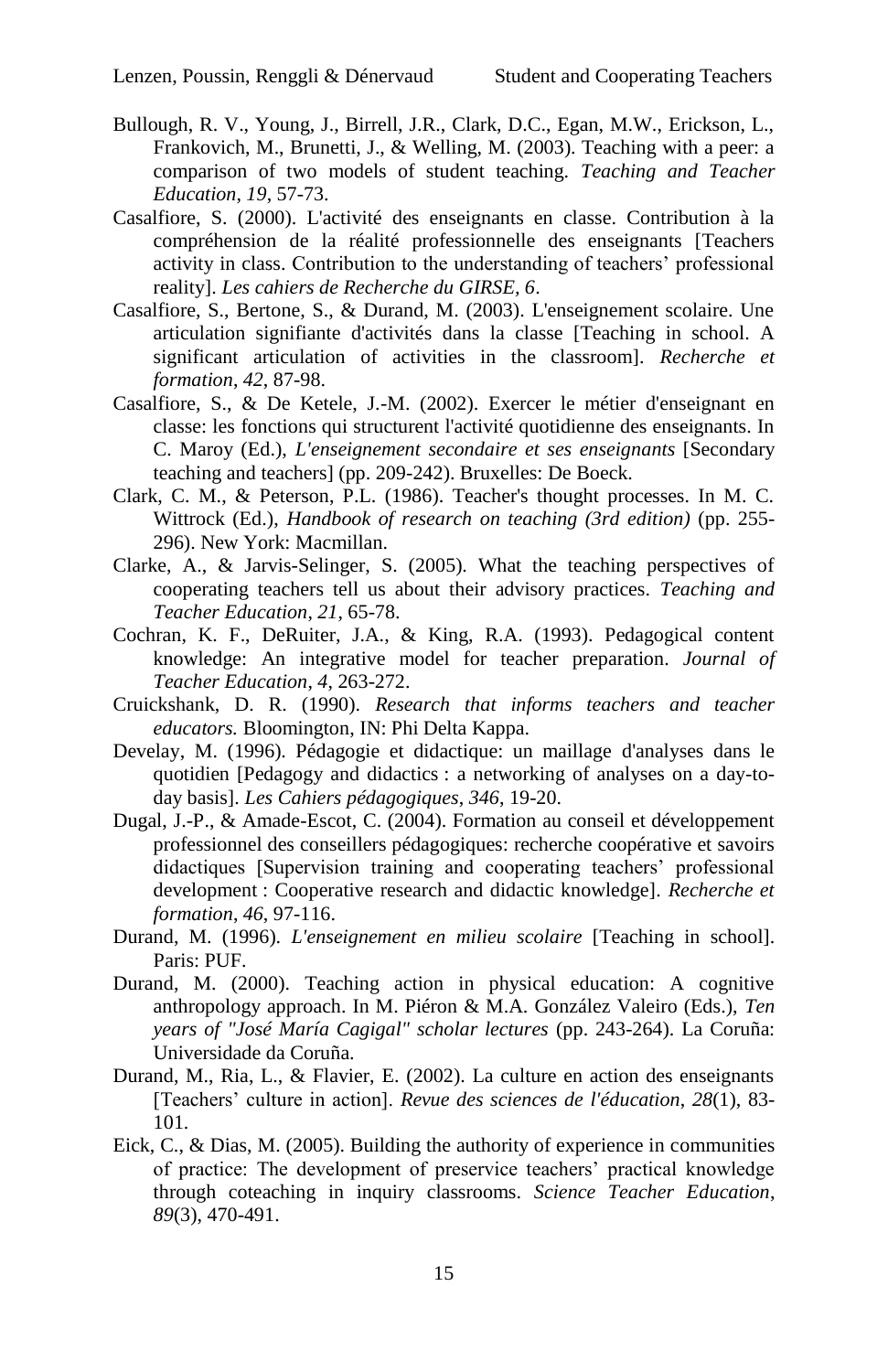- Florio-Ruane, S. (1990). Creating your own case studies: A guide for early field experience. *Teacher Education Quarterly*, *17*(1), 29-41.
- Gauthier, C., Desbiens, J.F., Malo, A., Martineau, S., & Denis, S. (1997). *Pour une théorie de la pédagogie* [For a theory of pedagogy]*.* Bruxelles: De Boeck Université.
- Grossman, P. L. (1990). *The making of a teacher: Teacher knowledge and teacher education.* New York: Teacher's College Press.
- Hasbrouck, J. E. (1997). Mediated peer coaching for training preservice teachers. *The Journal of Special Education*, *31*(2), 251-271.
- Hawkey, K. (1998). Mentor pedagogy and student teacher professional development: a study of two mentoring relationships. *Teaching and Teacher Education*, *14*(6), 657-670.
- Hennissen, P., Crasborn, F., Brouwer, N., Korthagen, F., & Bergen, T. (2008). Mapping mentor teachers' roles in mentoring dialogues. *Educational Research Review*, *3*, 168-186.
- Hobson, A. J., Ashby, P., Malderez, A., & Tomlinson, P.D. (2009). Mentoring beginning teachers: What we know and what we don't. *Teaching and Teacher Education*, *25*, 207-216.
- Hopper, T. (2002). Teaching games for understanding. The importance of student emphasis over content emphasis. *Journal of Physical Education, Recreation and Dance*, *73*(7), 44-48.
- Jenkins, J., Hamrick, C., & Todorovic, J. (2002). Peer coaching data collection tools. *Journal of Physical Education, Recreation and Dance*, *73*(4), 47-53.
- Jenkins, J. M., Garn, A., & Jenkins, P. (2005). Preservice teacher observations in peer coaching. *Journal of Teaching in Physical Education*, *24*, 2-23.
- Korthagen, F. A. J. (2004). In search of the essence of a good teacher: toward a more holistic approach in teacher education. *Teaching and Teacher Education*, *20*, 77-97.
- Lincoln, Y.S., & Guba, E.G. (1985). *Naturalistic inquiry.* Beverly Hill, CA: Sage.
- Magendie, E., & Bouthier, D. (2008). Comprendre l'activité de l'enseignant: le réalisé et le réel auprès d'élèves de 3° en volley-ball [Understanding teacher activity : realized and real activity with 9th grade students in volley-ball]. *eJRIEPS*, 15, 146-163. [http://www.fcomte.iufm.fr/CD\\_RENTREE\\_2007/rentree/RECHERCHE/ejri](http://www.fcomte.iufm.fr/CD_RENTREE_2007/rentree/RECHERCHE/ejrieps/ejournal15/Magendie%20et%20Bouthier%20eJ%2015.pdf)

[eps/ejournal15/Magendie%20et%20Bouthier%20eJ%2015.pdf](http://www.fcomte.iufm.fr/CD_RENTREE_2007/rentree/RECHERCHE/ejrieps/ejournal15/Magendie%20et%20Bouthier%20eJ%2015.pdf)

- Malet, R. (2007). De l'acculturation à la subjectivation. Approche de la formation des enseignants [From acculturation to subjectivation. Approach of teacher training]. *Ethnologie française*, *37*, 663-670.
- Manouchehri, A. (2002). Developing teaching knowledge through peer discourse. *Teaching and Teacher Education*, *18*, 715-737.
- Marks, R. (1990). Pedagogical content knowledge: From a mathematical case to a modified conception. *Journal of Teacher Education*, *42*(3), 3-11.
- Martin, D. (1997). Mentoring in one's own classroom: an exploratory study of contexts. *Teaching and Teacher Education*, *13*(2), 183-197.
- McAlpine, L., & Weston, C. (2000). Reflection: Issues related to improving professors" teaching and students" learning. *Instructional Science*, *28*(5-6), 363-385.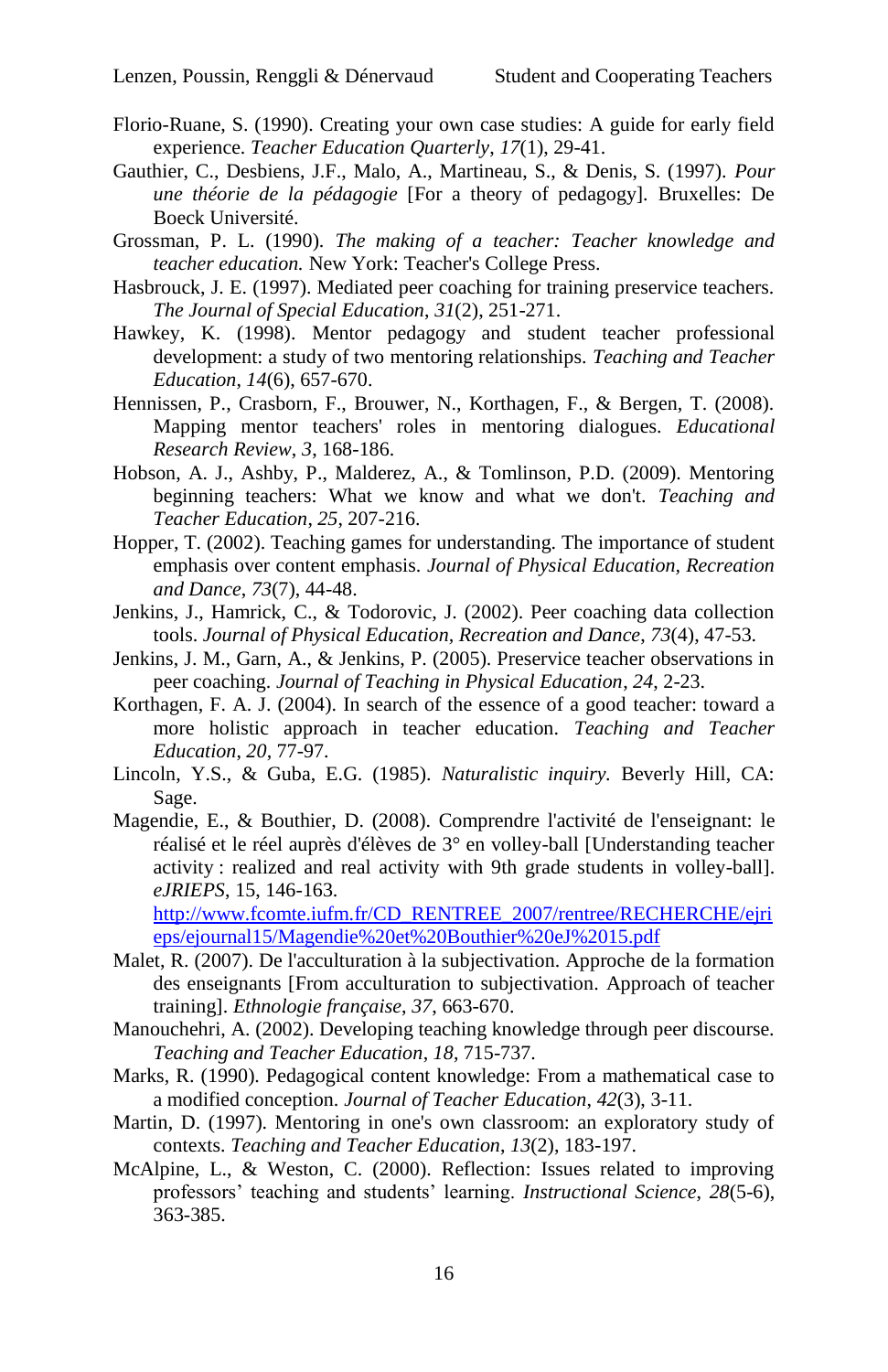- Napper-Owen, G., & McCallister, S. (2005). What elementary physical education student teachers observe and reflect upon to assist their instruction. *Physical Educator*, *62*(2), 76-84.
- Rajuan, M., Beijaard, D., & Verloop, N. (2007). The role of the cooperating teacher: bridging the gap between the expectations of cooperating teachers and student teachers. *Mentoring & Tutoring*, *15*(3), 223-242.
- Reynolds, A. (1992). What is competent beginning teaching? A review of the literature. *Review of Educational Research*, *62*(1), 1-35.
- Ria, L., Sève, C., Durand, M., & Bertone, S. (2004). Indétermination, contradiction et exploration: trois expériences typiques des enseignants débutants en éducation physique [indetermination, contradiction and exploration : Three typical experiences faced by novice physical education teachers]. *Revue des sciences de l'éducation*, *30*(3), 535-554.
- Roux-Pérez, T. (2003). L'identité professionnelle des enseignants d'EPS: entre valeurs partagées et interprétations singulières [The professional identity of physical education teachers : From shared values to singular interpretations]. *STAPS*, *63*, 75-88.
- Roux-Pérez, T. (2005). Dynamiques identitaires à l'échelle du temps: une étude de cas chez les enseignants d'Education Physique et Sportive [Processes of change in professional identity over time : Physical education teachers, a case study]. *Science & Motricité*, *56*, 75-96.
- Roux-Pérez, T. (2006). Représentations du métier d'enseignant et rapport à la formation chez les étudiants en STAPS: une identité professionnelle en construction [Sport science and physical education students" conceptions of the teaching profession and perceptions to their teacher training : A professional identity in the making]. *STAPS*, *73*, 57-69.
- Roy, D. (1991). *Etude de l'importance des connaissances de l'enseignant et de l'influence des actes professionnels d'enseignement sur l'apprentissage au collégial* [Study of the importance of teachers' knowledge and the influence of professional teaching action on learning in college]*.* Rimouski: Cégep de Rimouski.
- Samaras, A. P., & Gismondi, S. (1998). Scaffolds in the field: Vygotskian interpretation in a teacher education program. *Teaching and Teacher Education*, *14*(7), 715-733.
- Scharmann, L. C. (2007). A dynamic professional development school partnership in science education. *The Journal of Educational Research*, *100*(4), 235-242.
- Schön, D.A. (1983). *The reflective practitioner: How professionals think in action.* New York: Basic Books.
- Shulman, L. S. (1986). Those who understand: Knowledge growth in teaching. *Educational Researcher*, *15*(2), 4-14.
- Sluijsmans, D., Brand-Gruwel, S., van Merriënboer, J., & Martens, R. (2004). Training teachers in peer-assessment skills: effects on performance and perceptions. *Innovations in Education and Teaching International*, *41*(1), 59-78.
- Smagorinsky, P., Cook, L.S., Moore, C., Jackson, A.Y., & Fry, P.G. (2004). Tension in learning to teach. Accomodation and the development of a teaching identity. *Journal of Teacher Education*, *55*(1), 8-24.